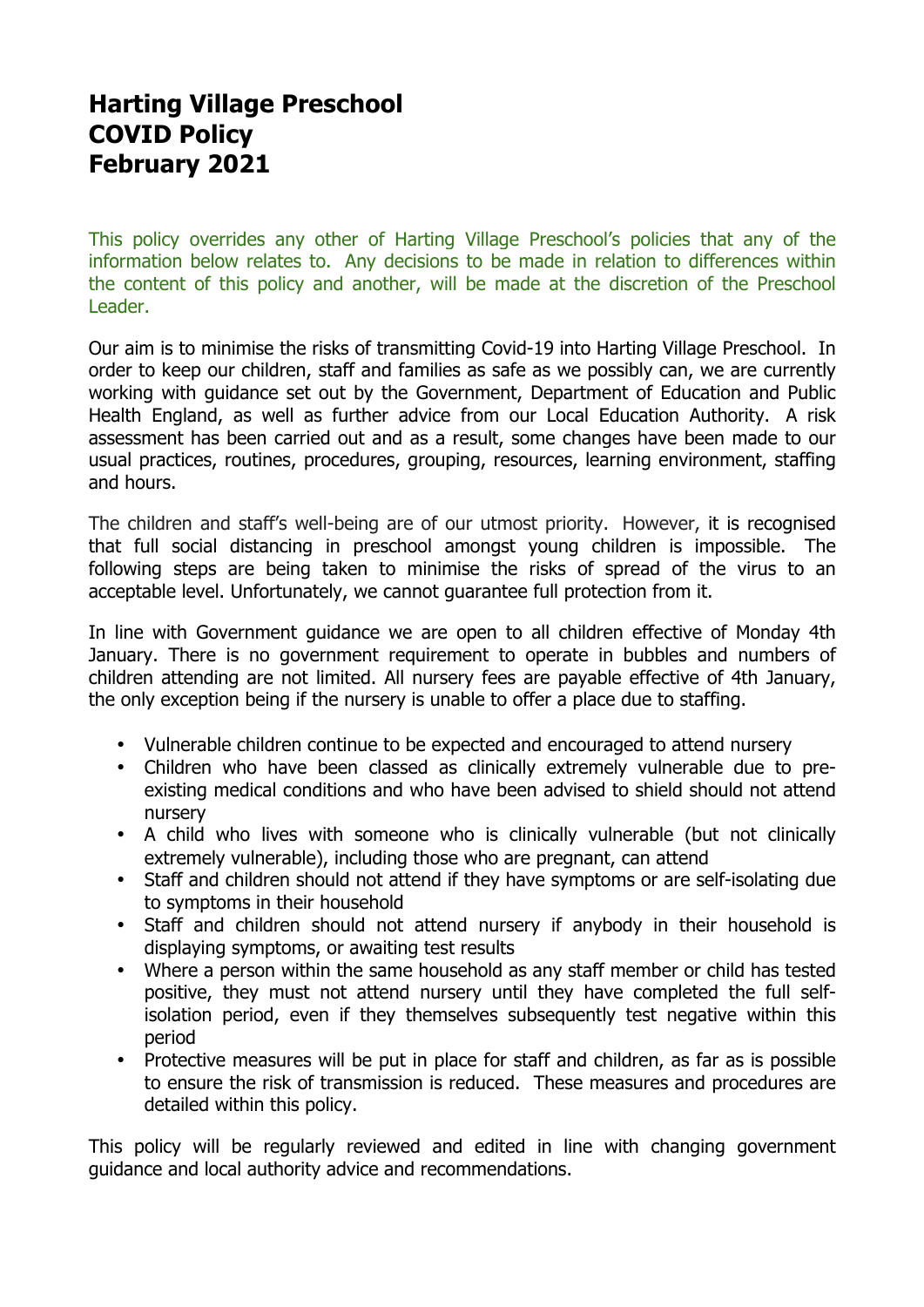# Group sizes and grouping

Currently the Preschool children and staff mix as one group. We have a maximum of 26 children in a session at any one time. The children will be encouraged to play outdoors as much as possible.

# **Staffing**

If staff become unavailable e.g. because they or someone in their household is isolating, and where it affects our staff to child ratios, it may be necessary for us to close the preschool. Where it is possible to manage by reducing the number of children attending at any one time, we may ask some parents to keep their children at home. We will try to do this as fairly as we can, first asking for volunteers and families who do not need childcare at the time. The list below highlights how we would prioritise places if necessary.

- Key worker children, children with an EHCP or Social Worker
- Children deemed to be vulnerable or requiring support, by the preschool team
- Children of parents who require childcare to work
- All other children

During the Coronavirus pandemic we will not use agency staff to cover staff absence.

# Staff training

Staff training carried out by an external provider is currently carried out virtually where possible. Where face to face attendance is possible or advised, then a risk assessment is carried out and appropriate social distancing procedures are followed. Internal staff training is carried out on site.

### Drop off and collection

To minimise potential contact between families and to avoid larger numbers of people standing together outside the preschool at any one time, only one adult is permitted to drop off or collect a child. Where possible siblings should not come to drop off or pick up.

Parents/carers will not be able to enter the Pre-school building, unless previously agreed by the Preschool Leader.

Children will be dropped off at and collected from the main door, where a member of staff will greet them/hand over to the parent. Parents and carers will wait behind outside of the coned area to ensure social distancing. The children will come in / be sent out one at a time. Parents will be notified of any changes to the drop off or collection points if they occur.

If a child is extremely upset, and we are unable to encourage them in through the door, their parent will be invited to come to the door to hand their child directly to a member of staff. If possible, a mask should be worn by both the parent and the staff member.

Social distancing guidelines must be followed whilst waiting to drop off or collect your child. Parents should stand 2m apart whilst waiting outside the preschool.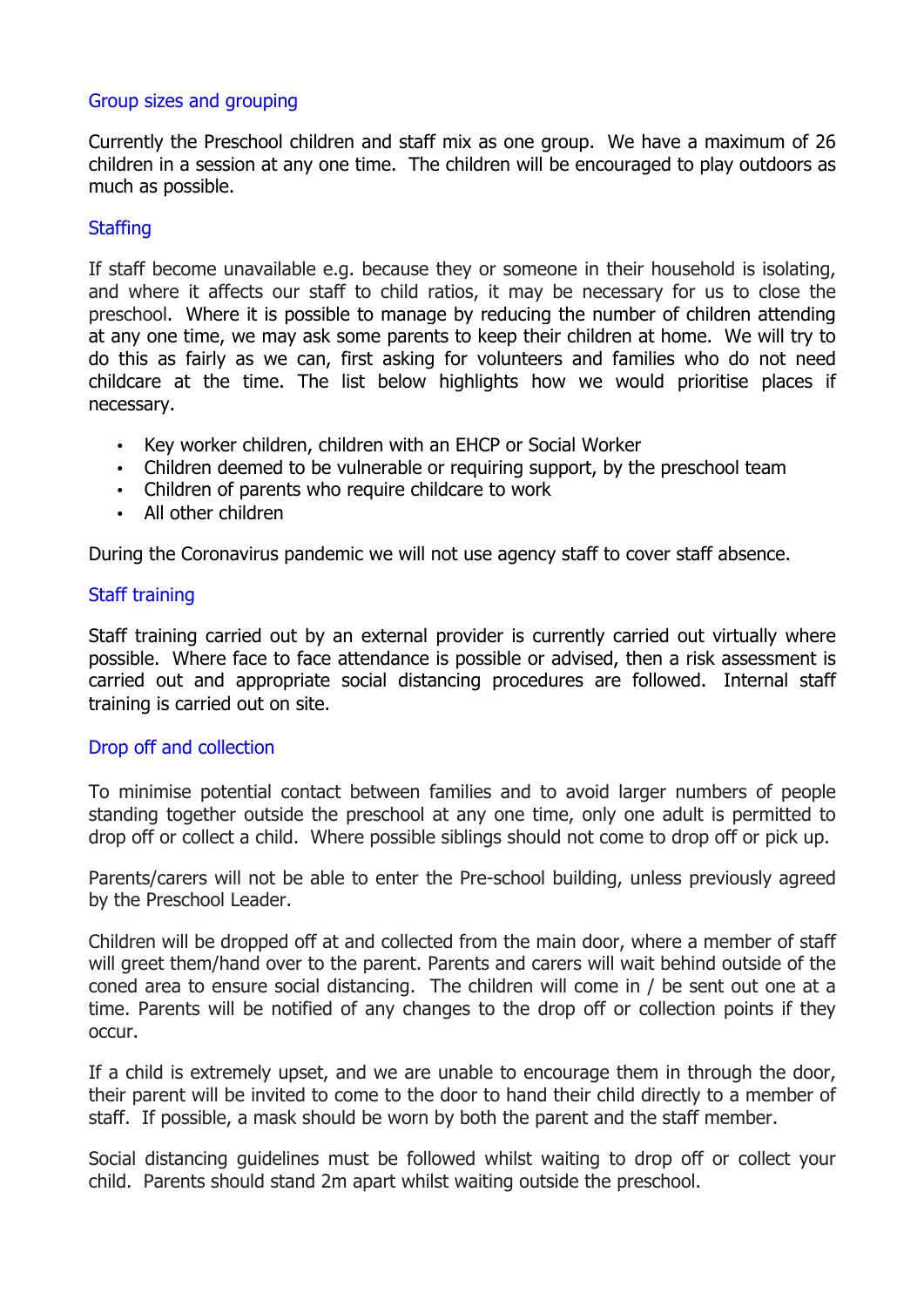# Childcare bubbles and support bubbles

Parents and families who are creating childcare and or support bubbles must follow the rules and guidance as set out by the government.

### Children who attend more than one provider/child carer

The Government advises that parents should limit the number of settings their child attends, ideally ensuring their child only attends the same setting consistently. This is the same for staff. If your child attends more than one childcare provider, please ensure you inform the Preschool Leader. We will request to share policies, so everyone can be sure they are happy with all the procedures in place and address any concerns. During tier 4 and national lockdown we strongly encourage parents to use only one provider during that time.

### Food and drinks

Children must bring their lunch in a lunch box or container that can be easily cleaned. We prefer that the children bring in a reusable container that can be cleaned, rather than a one-time plastic bag.

Children must bring in a clean, filled bottle of water each day, which will be taken home at the end of their session. **Please ensure your child's bottle is clearly labelled with their name**. If a child's bottle is not named, we will name their bottles using a sticky label. If necessary, staff will refill their bottle during the day. To avoid the risk of cross contamination, the bottles will be kept out of reach and children will ask an adult for their drink when they are thirsty. Staff will monitor their water intake and remind them when necessary to have a drink.

We will also continue to provide a drink at snack times. Any uneaten food and packaging will be sent home in the children's lunch box, for it to be appropriately disposed of.

### Nappy changing, Toileting and Personal Hygiene

Where possible, children will be encouraged to use the bathroom one or two at a time and the sink and toilet wiped down by staff after each use.

Children will be asked to wash their hands regularly with soap and water for 20 seconds. This includes and is not limited to: when they arrive at preschool; before and after eating; when coming in from the garden; after coughing or sneezing or touching their face; and after going to the toilet. Hand sanitisers are also available around the setting to use at times when it is not easy or possible to go and wash hands. If your child is unable to use hand sanitiser please let us know as soon as possible.

If a child needs their nappy changed or they have had a toileting accident, a member of staff will take them to the bathroom to change them. Staff will wear disposable aprons and gloves. We will continue to encourage children to be independent and to manage their own personal care where possible and appropriate e.g. undressing and dressing.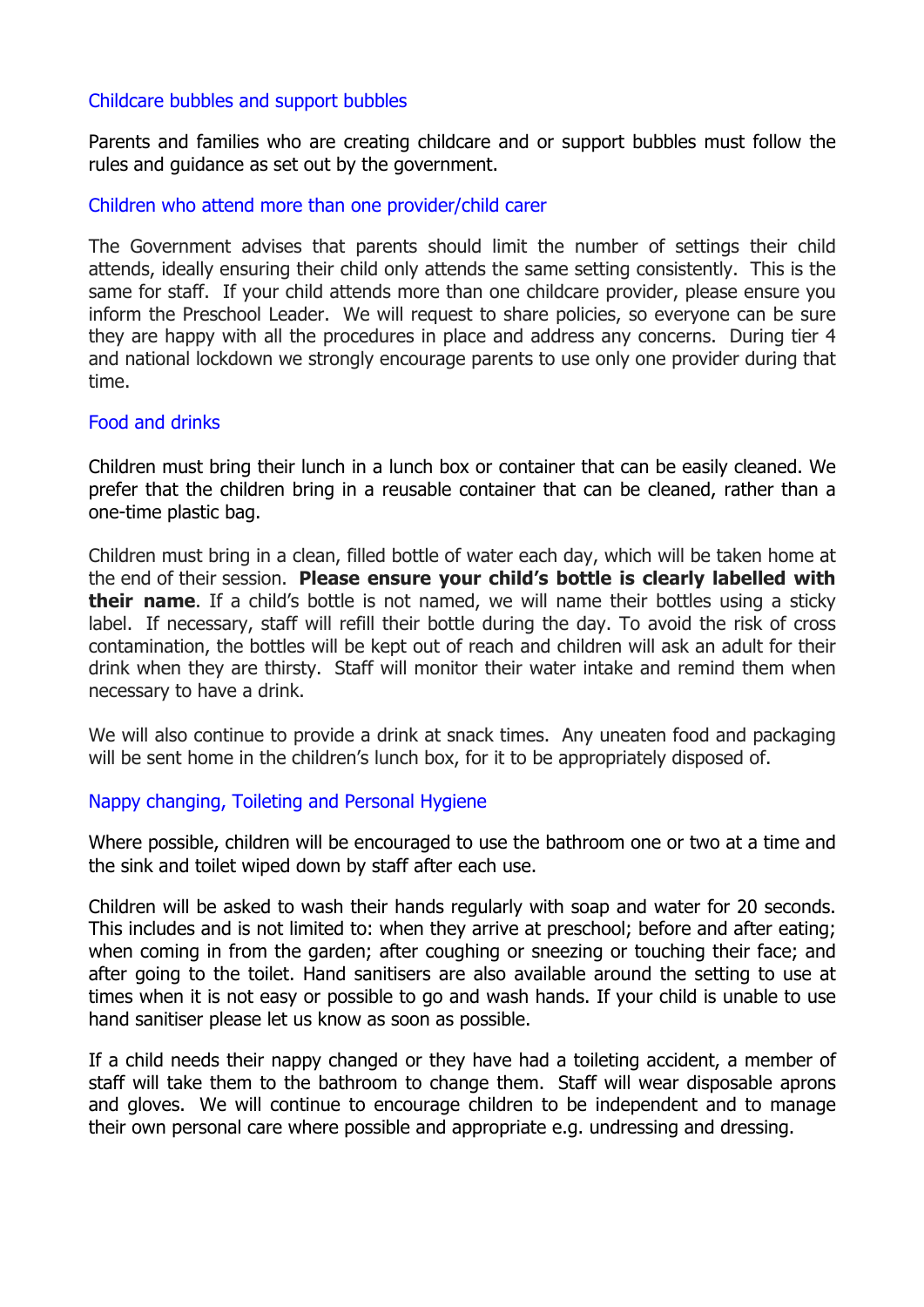Tissues are available at all times and we will continue to promote 'catch it, kill it, bin it'. Lidded bins are located in the setting for each group to dispose of their tissues easily and safely. The bins will be emptied and cleaned regularly throughout the day.

# Accidents and First Aid

If a child has an accident at preschool, a member of staff will provide any necessary first aid away from the other children. The member of staff will be required to wear disposable gloves and an apron.

# **Medication**

We continue to ask parents to administer medication at home where possible. Due to it's ability to mask symptoms of COVID-19 we will not be administering children's paracetamol and ibuprofen at Pre-school during this pandemic. If a child requires paracetamol and ibuprofen medication then they must be kept at home, or will be sent home.

### If a child is upset

Although staff are required to minimise physical contact with the children where possible, appropriate comfort and care will be given if a child is upset whilst at preschool.

### Well-being

We recognise that these are confusing, unknown and difficult times and there may be times when children may be unsettled. Staff will do everything they can to try to keep the children as settled and happy in their routines at preschool. Please let us know if there are any issues which may affect your child's behaviour or ability to settle at preschool e.g. family member illness, bereavement, new home or new baby. You can do this via email, telephone or in person at drop off.

# **Clothing**

Children should continue wearing comfortable clothes to preschool, that they can manage for themselves (if age appropriate). As doors and windows are open during sessions, we recommend that children wear several layers to keep them warm, and bring a coat, hat and wellington boots to ensure they can play outside - whatever the weather. We advise that the children's clothes are put straight into the wash when they get home and that they wear a clean set of clothes each day to preschool.

### Cleaning

We have increased our already stringent cleaning procedures throughout the day and in between sessions. With regularly used contact surfaces, such as toys, books, doors, handles, sinks, toilets, light switches, being cleaned more than usual. We have also increased our cleaning processes for the food preparation areas, dining areas and table coverings.

Any essential items that are brought from home will be cleaned on arrival.

Any items that require laundering e.g. tea towels will be washed in line with **Guidance on cleaning in non-healthcare settings**.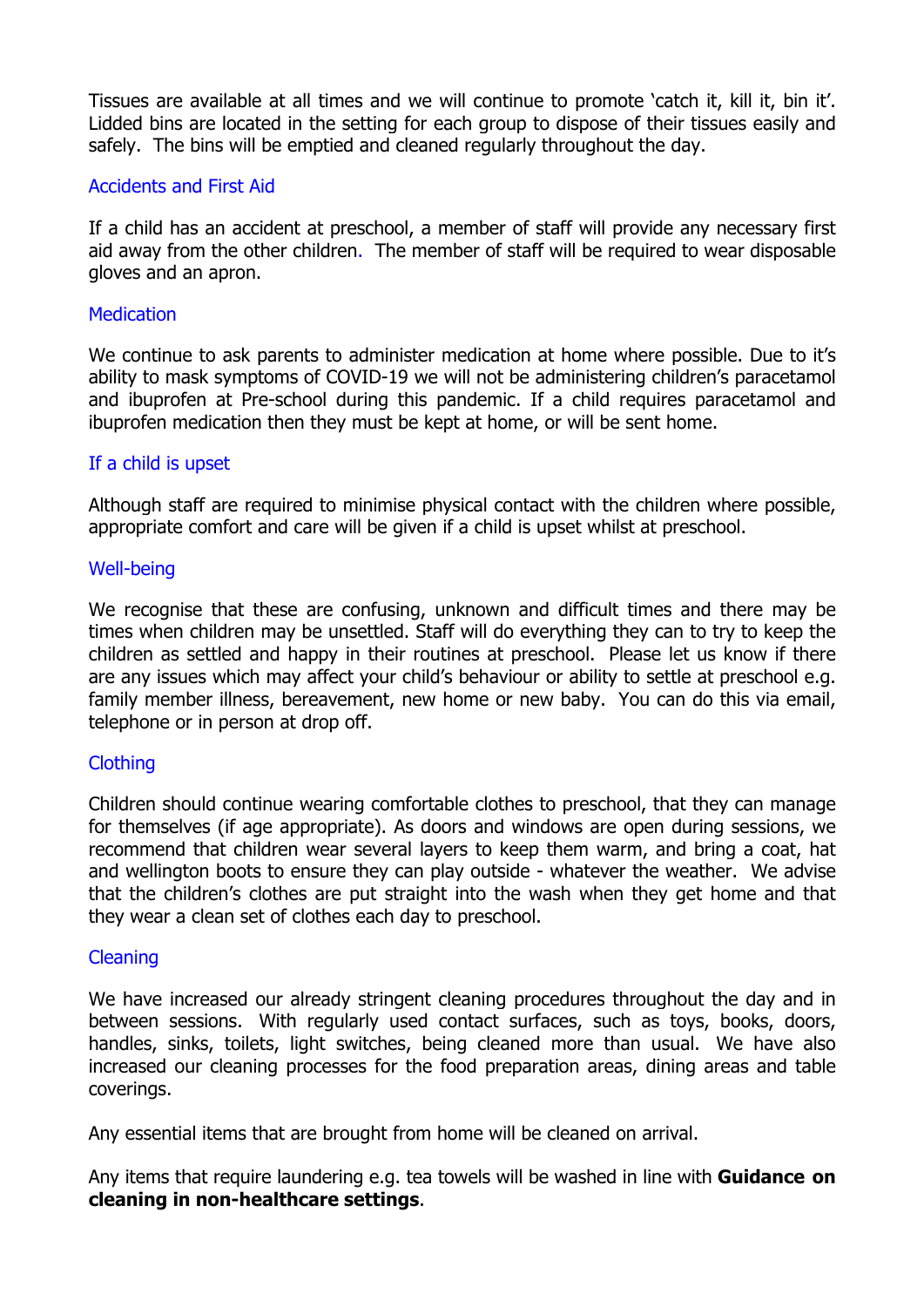As well as the cleaning during the day, a deeper clean of the setting, equipment and resources will be carried out each evening and at the end of the week by our staff team.

We follow the **Actions for Early Years and Childcare providers during the coronavirus (COVID-19) outbreak** guidance in relation to infection prevention using the systems of control.

### Toys and resources

All unnecessary items and toys that are hard to clean have been removed from the learning environment. For example, toys with intricate parts, soft toys, cushions and rugs. The resources and materials on offer to the children have been selected as they are easier to clean whilst continuing to provide valuable play experiences.

Safeguarding, Special Educational Needs and Disability, child well-being and welfare **requirements** 

We will be liaising with the parents and any professional involved with children who fall into these categories, in order to arrange the best possible support plan for them during these times.

### Travelling abroad and within the UK

Families travelling abroad must follow the current government guidance when returning to the UK and, where necessary, quarantine for the required period of time. It is the parent's responsibility to research the current travel guidelines at the time of their return. Parents must not bring their children to preschool until the quarantine period has elapsed.

Families must also follow Government guidance when travelling within the UK, please make sure you are aware of the Tier that the area you and your family are travelling to is in. If it is a higher tier than that of West Sussex, your child will need to isolate before returning to preschool. In the event of a national lockdown you must follow the rules and not travel except for work, education, medical and safety purposes.

## In the event that a child or member of staff becomes unwell

Staff or children, showing symptoms of Covid-19 **MUST** stay at home and follow the current government guidance for **Households with possible or confirmed cases of coronavirus (COVID 19) infection**. They are not permitted to attend preschool until the appropriate isolation period is complete or they have had a test that comes back negative. We would ask that parents inform us if a child is showing symptoms and / or awaiting the results of a coronavirus test. Please see Harting Preschool's **Quick Guide for Parents and Carers** for further guidance.

Scientific advice regarding Covid-19 states that children are often asymptomatic or may display very mild symptoms including tummy upset and headaches. If a child starts showing any symptoms whilst at preschool, they will be sent home immediately and asked to follow the government and PHE latest guidance for **Households with possible or confirmed cases of coronavirus (COVID 19) infection**. Parents MUST be able to collect their child immediately in these circumstances.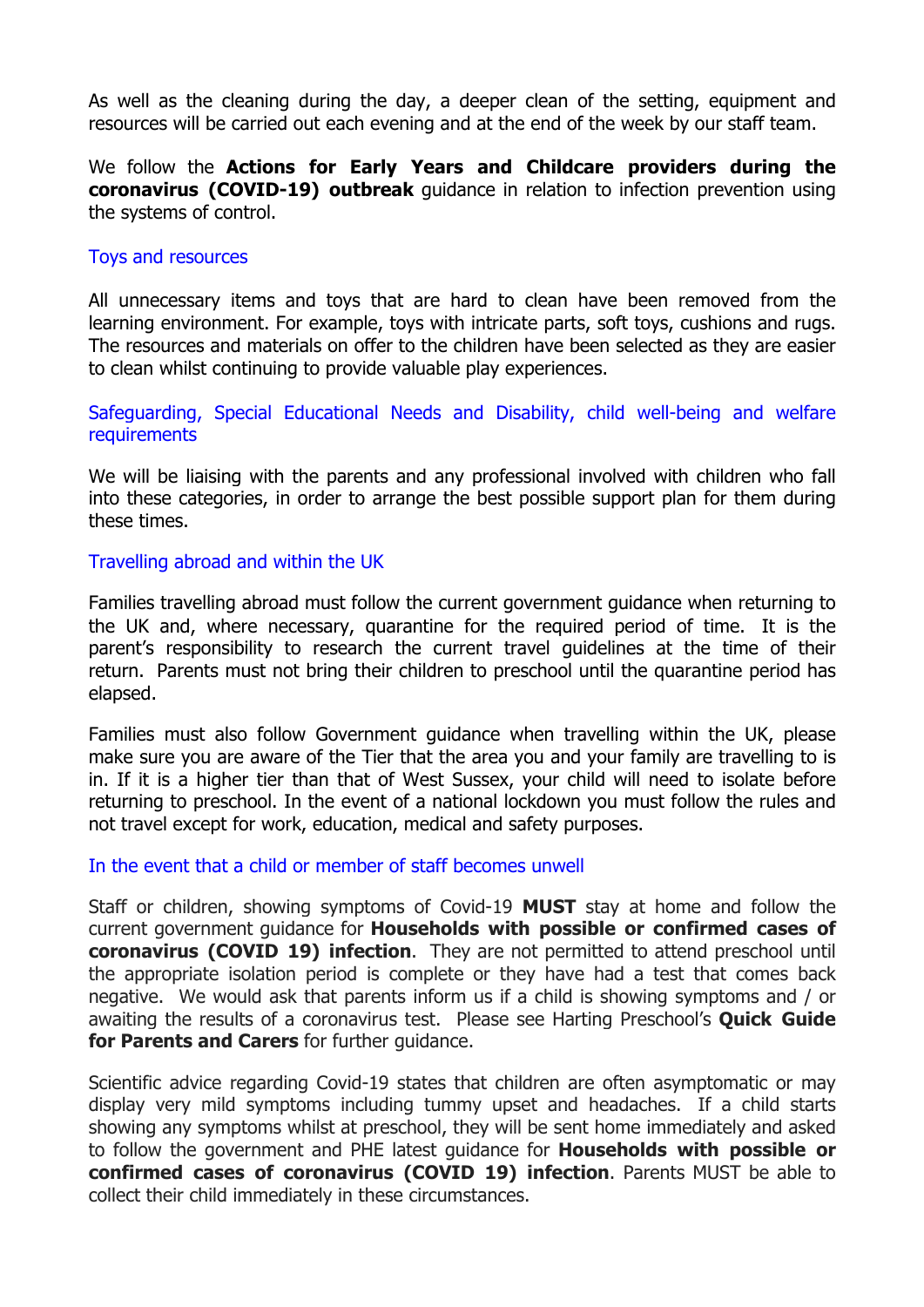Whilst a child is waiting to be collected, they will be moved to a designated area away from the other children and cared for by a member of staff. The staff member caring for the child will be permitted to give close care to them, however, they will be required to wear a mask, apron and gloves.

If the child needs to use the bathroom whilst waiting to be collected, they will be taken to the adult toilet. The adult toilet will then be cleaned thoroughly after use.

The setting will be cleaned following the **Guidance of cleaning in non-healthcare settings.**

We are required to notify the LEA Early Years team when a child or member of staff has displayed symptoms and is isolating or getting a test. We have to provide the child and their parent's personal details including name, address, telephone number and email address. Other parents will not be informed that someone has been displaying symptoms unless we are advised to do so by the LEA or Local Health Protection team. They will however be told if we receive notification of a positive test result.

### Test and Trace

The guidance says staff and children who are attending a childcare setting will have access to a test if they display symptoms of coronavirus. We will ask anyone displaying symptoms to go and get a test.

Staff and parents should be willing and ready to book a test if they or a family member in their household / bubble are displaying symptoms of COVID 19. All children, including those under 5, can be tested.

Anyone testing positive must be willing to provide details of anyone they have been in close contact with if asked to by NHS Test and Trace. They must also be willing to selfisolate if they have been in close contact with someone who has tested positive.

Parents must inform us immediately of test results regardless of the result. Should the test be positive we may ask for written evidence of the results, as we might have to close the preschool for everyone's safety.

Where there has been a confirmed case of Covid-19 directly linked to the preschool, parents will be informed and they should be aware we may have to close the preschool at short notice.

#### Personal Protective Equipment

All staff have had training in using PPE.

A PPE kit is available to staff if a child becomes unwell whilst at preschool and needs close personal care. PPE will be disposed of in line with government guidance if a child or member of staff becomes unwell.

Masks will not be routinely worn in preschool by staff and are not advisable for young children. This is due to the fact that children are more likely to keep touching the mask which renders them ineffective and possibly more likely to spread infection.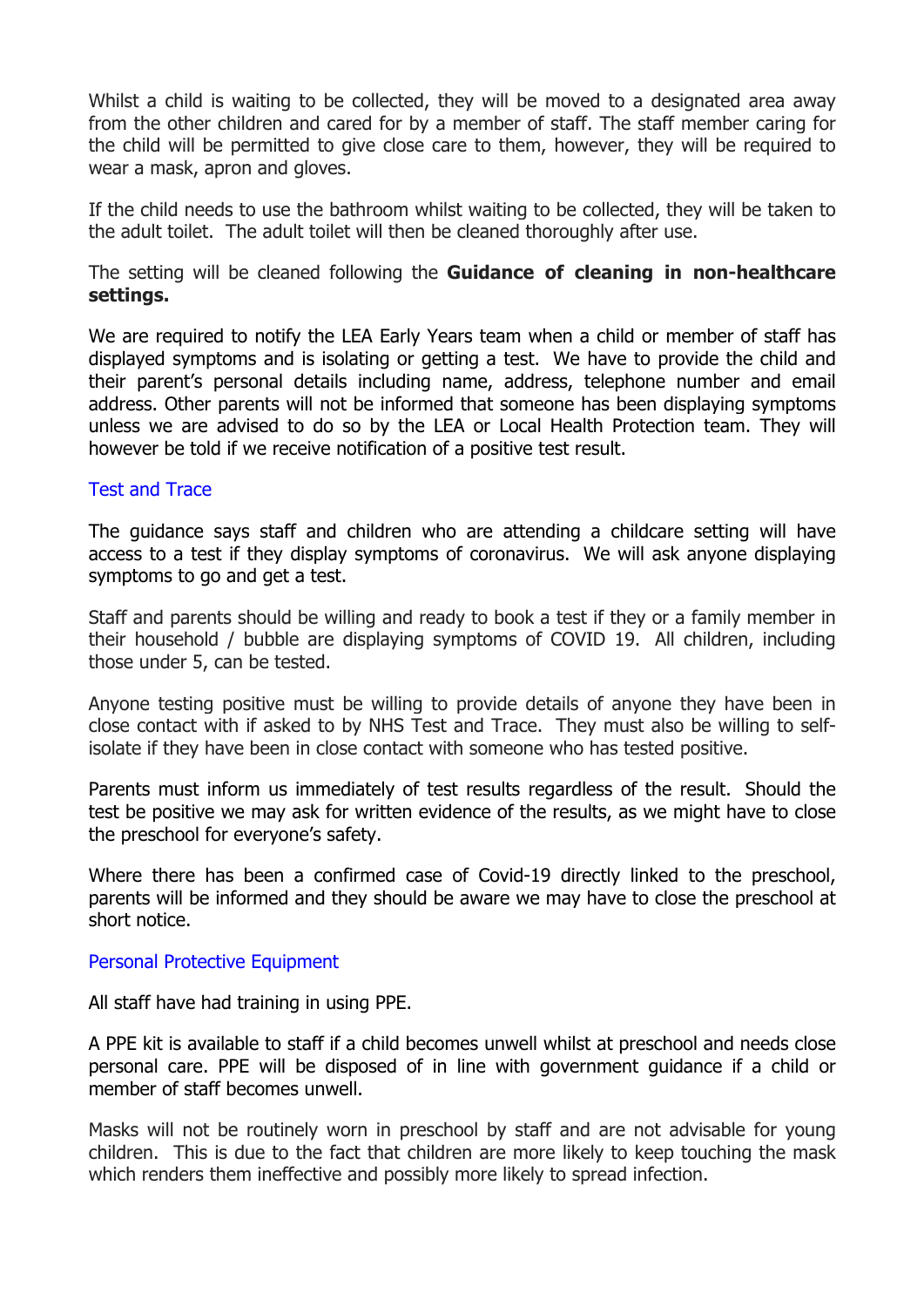Staff have been provided with a visor and a mask should they wish to use them. They are asked to wear masks if they are approaching parents and at other times where necessary, along with gloves and a disposable apron, e.g. when providing close personal care to a child such as when changing nappies, if a child is unwell and when giving first aid.

### Contractors, suppliers and visitors

Where possible any necessary maintenance and work requiring contractors to visit the site will be arranged for out of hours and social distancing measures will be adhered to by both parties.

All visitors to the setting are currently only on an essential need basis only. Visitors including parents who enter the preschool building will be asked to wash their hands or use hand sanitiser immediately and they will also be asked to wear a mask.

### Activities and learning

Although we have reduced our toys and resources, we will continue offering the children a wide variety of activities and learning opportunities that reflect their development and interests. Children will still be able to self-select resources and toys and choose activities they want to do. There will also be adult-led activities carried out with the children such as music and movement and group games. We will continue to follow the EYFS as closely as we can.

## Fees and funding

In the event of unexpected closure of the preschool due to COVID-19, we do not intend to charge parents during this time. If fees have already been paid, then a credit will be made to your account once we re-open.

If a parent chooses to keep their child at home during a time that preschool is open and accessible to the children, our usual fees policy and terms and conditions apply. This means parents will be charged fees during this time. Non-payment of these fees may compromise your child's place at the preschool.

We will continue to review the financial situation of the preschool and will notify parents of any changes that occur regarding fees and funding.

#### **Complaints**

Any complaints related to Covid-19 and the preschool should be made in line with our usual complaints policy.

#### Temporary closure of the Pre-school

If for any reason we need to temporarily close the preschool, parents will be notified as soon as possible either via telephone or email.

This Covid-19 policy is a working document and will be reviewed in line with changing government advice. Please note that we will be reviewing the safety and procedures